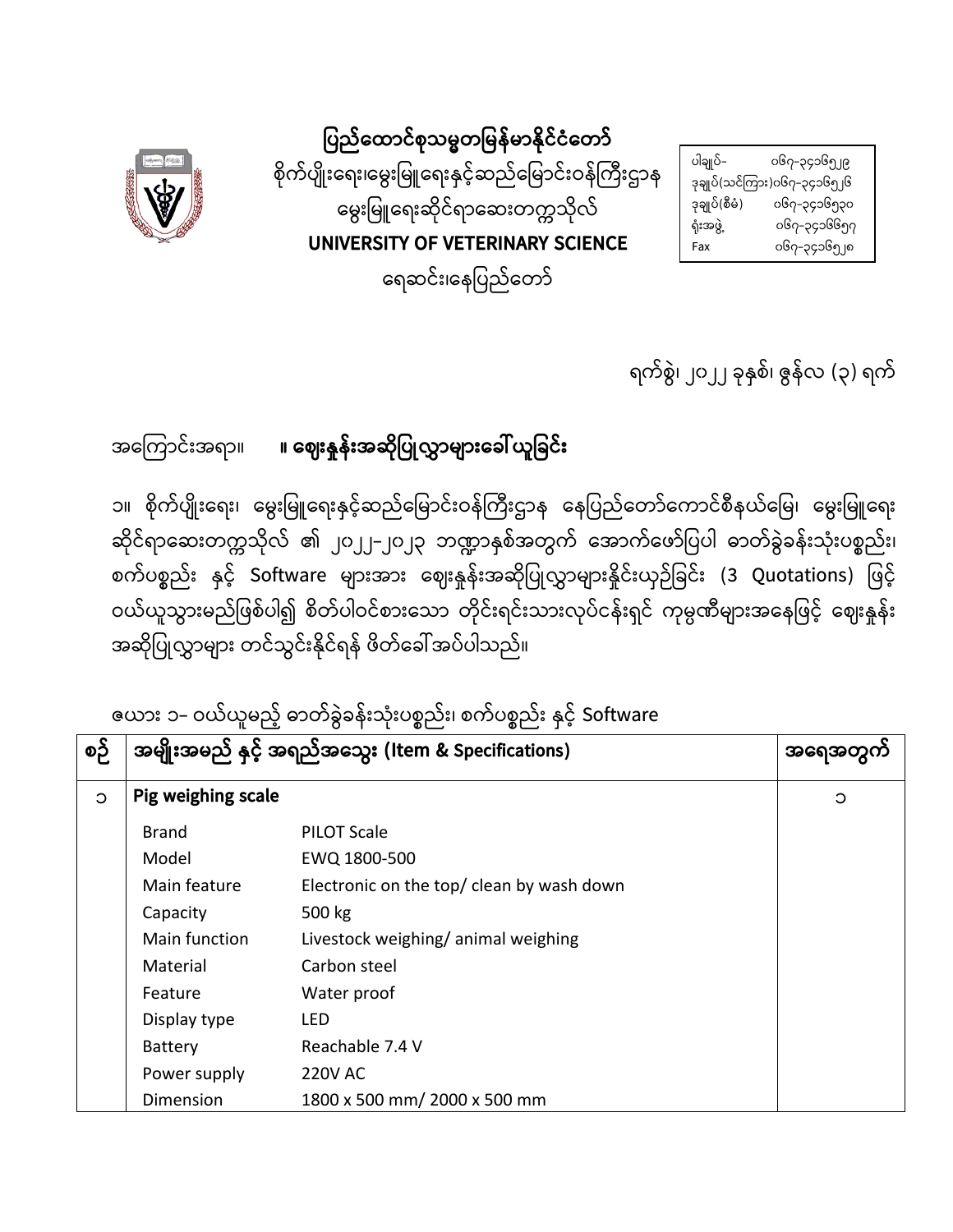|          |  |  |  | ဇယား ၁– ဝယ်ယူမည့် ဓာတ်ခွဲခန်းသုံးပစ္စည်း၊ စက်ပစ္စည်းနှင့် Software (အဆက်) |  |
|----------|--|--|--|---------------------------------------------------------------------------|--|
| e o ce e |  |  |  |                                                                           |  |

| စဉ်         | အမျိုးအမည် နှင့် အရည်အသွေး (Item & Specifications) | အရေအတွ                                                                                          |         |
|-------------|----------------------------------------------------|-------------------------------------------------------------------------------------------------|---------|
| J           | <b>Analytical Balance</b>                          |                                                                                                 | C       |
|             | <b>Brand</b>                                       | Fisherbrand™ Analytical Balance                                                                 |         |
|             | Amperage                                           | 0.5A                                                                                            |         |
|             | Connection type                                    | <b>RS232</b>                                                                                    |         |
|             | Dimensions (DxWxH)                                 | 317x201x303 mm                                                                                  |         |
|             | <b>Electrical requirements</b>                     | 100/240V~ 200mA 50/60Hz 12/18 VA                                                                |         |
|             | Linearity                                          | $0.0002$ g                                                                                      |         |
|             | Readability                                        | $0.0001$ g                                                                                      |         |
|             | <b>Stabilization time</b>                          | 4 sec.                                                                                          |         |
|             | Warranty                                           | 2 years                                                                                         |         |
|             | Diameter (metric) outer pan                        | 90 mm                                                                                           |         |
|             | Display type                                       | <b>Backlit LCD</b>                                                                              |         |
|             | Includes                                           | AC adapter                                                                                      |         |
|             | Min. sample weight                                 | 200 mg                                                                                          |         |
|             | Repeatability                                      | $0.0001$ g                                                                                      |         |
|             | Weighing modes                                     | Weighing, parts counting, percent weighing                                                      |         |
| $\varsigma$ | Automatic debeaking machine                        |                                                                                                 | $\circ$ |
|             | <b>Brand</b>                                       | <b>NEWTRY Automatic Chicken Machine</b>                                                         |         |
|             | <b>Dimensions</b>                                  | 28cm x 17cm x 14cm                                                                              |         |
|             | Length                                             | 130cm                                                                                           |         |
|             | Weight                                             | 7.07kg                                                                                          |         |
|             | Voltage                                            | 110V or 220V                                                                                    |         |
|             | Power                                              | 200W                                                                                            |         |
|             | Temperature adjustable                             | Temperature adjustable knob(6 levels to meet dif<br>needs)                                      |         |
|             | Blade speed adjustable                             | Blade speed adjustable knob( can adjust the spee<br>according to the usage)                     |         |
|             | With Counter                                       | Record the number of debeak times, effectively ir<br>work efficiency                            |         |
|             | Improve survival rate                              | Debeak can effectively prevent the occurrence of<br>peck and feather peck in chickens           |         |
|             | All-round heat dissipation                         | Equipped with multiple heat dissipation holes, wh<br>dissipates heat quickly and is safe to use |         |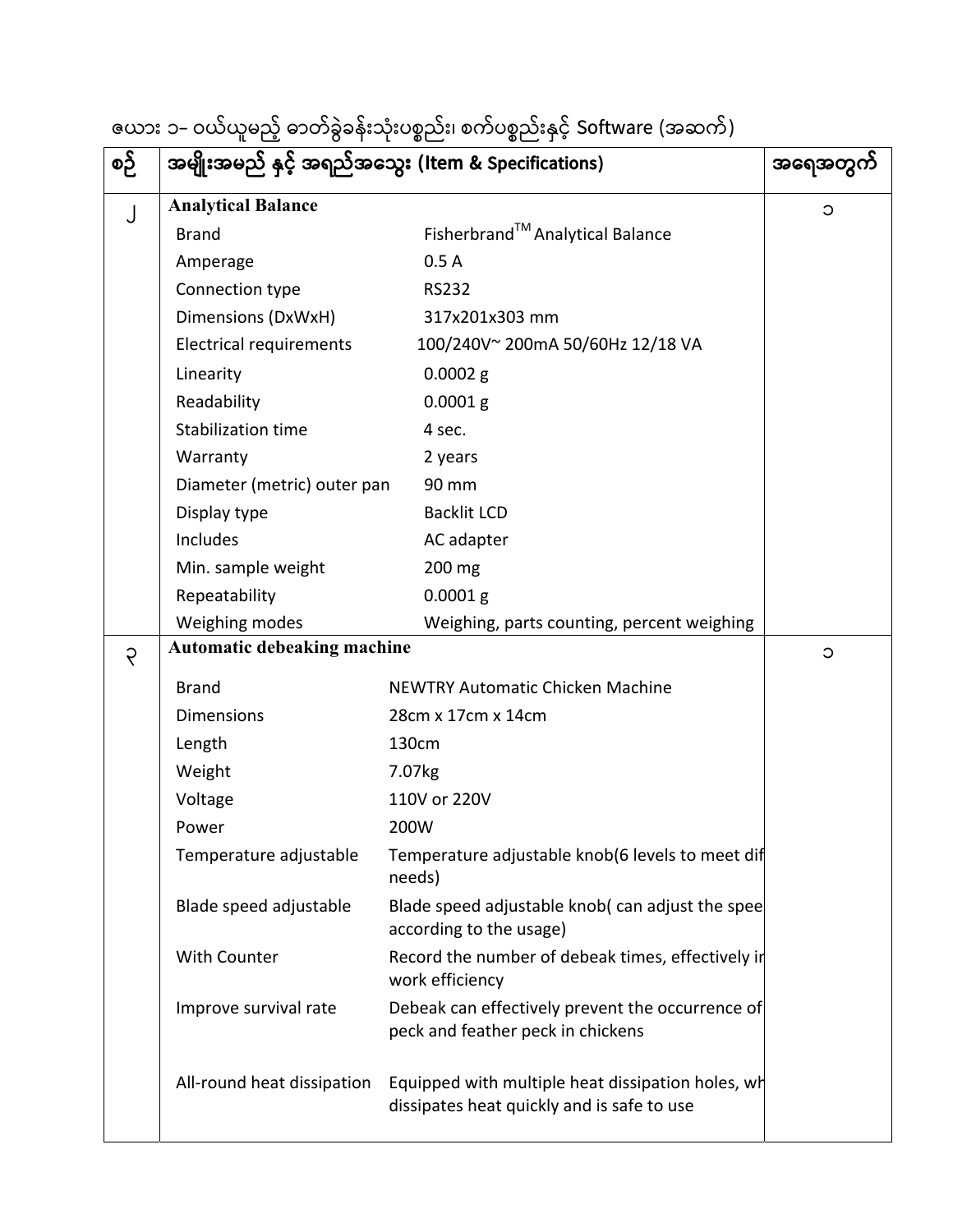| ဇယား ၁– ဝယ်ယူမည့် ဓာတ်ခွဲခန်းသုံးပစ္စည်း၊ စက်ပစ္စည်းနှင့် Software (အဆက်) |  |  |  |  |  |
|---------------------------------------------------------------------------|--|--|--|--|--|
|---------------------------------------------------------------------------|--|--|--|--|--|

| စဉ်         | အမျိုးအမည် နှင့် အရည်အသွေး (Item & Specifications) | အရေအတွက်                                                                                                                                                                                                                                               |         |
|-------------|----------------------------------------------------|--------------------------------------------------------------------------------------------------------------------------------------------------------------------------------------------------------------------------------------------------------|---------|
| $\varsigma$ | <b>Eggshell thickness gauge</b>                    |                                                                                                                                                                                                                                                        | С       |
|             | <b>Brand</b>                                       | Orka                                                                                                                                                                                                                                                   |         |
|             | Physical dimensions (WxHxD)                        | 63.5mm x 165.0mm x 31.5mm                                                                                                                                                                                                                              |         |
|             | weight                                             | 0.383 kg with batteries                                                                                                                                                                                                                                |         |
|             | Keyboard                                           | Membrane switch pad with twelve tactile key                                                                                                                                                                                                            |         |
|             | Operating temperature                              | $-10^{\circ}$ C to 60 $^{\circ}$ C (14 $^{\circ}$ F to 140 $^{\circ}$ F)                                                                                                                                                                               |         |
|             | Case                                               | Extruded aluminum body with nickel - plated<br>aluminum end cabs (gasket sealed)                                                                                                                                                                       |         |
|             | Data output                                        | USB-C port windows <sup>®</sup> PC interface software                                                                                                                                                                                                  |         |
|             | Power source                                       | 3 AA cells, Alkaline - 35 hrs, Nicad - 10 hrs, NI<br>35 hrs                                                                                                                                                                                            |         |
|             | Auto power off                                     | Idle for 5 minutes                                                                                                                                                                                                                                     |         |
|             | Measuring range                                    | 0.15 mm to 12.70 mm                                                                                                                                                                                                                                    |         |
|             | Resolution (selectable)                            | $+/- 0.01$ mm (0.001 in.)                                                                                                                                                                                                                              |         |
|             | Selectable units                                   | Imperial & metric                                                                                                                                                                                                                                      |         |
|             | Display                                            | 1/8 in. VGA grayscale display (240 x 160 pixels                                                                                                                                                                                                        |         |
|             | Viewable area                                      | 2.4 in. x 1.8 in. (61 mm x 45.7 mm)                                                                                                                                                                                                                    |         |
|             | EL backlit                                         | On/ off/auto                                                                                                                                                                                                                                           |         |
|             | Memory                                             | 4 GB internal SD card                                                                                                                                                                                                                                  |         |
|             | Complete kit                                       | The egg shell thickness gauge is supplied as a<br>complete kit with the gauge, probe, stand, 4 d<br>bottle of coupling fluid, 2 AA batteries, NIST<br>calibration certificate and operating instructio<br>manual - all in a foam-fitted carrying case. |         |
| ၅           | Velp Scientifica IMS Scubber                       |                                                                                                                                                                                                                                                        | $\circ$ |
|             | <b>Brand</b>                                       | Velp Scientifica <sup>™</sup> F307C0199                                                                                                                                                                                                                |         |
|             | Product type                                       | <b>SMS Scrubber</b>                                                                                                                                                                                                                                    |         |
|             | For use with (Equipment)                           | DK and DKL Heating Digestors                                                                                                                                                                                                                           |         |
|             | Material                                           | Epoxy painted stainless steel                                                                                                                                                                                                                          |         |
|             | Dimensions (L x W x H)                             | 190 x 300 x 500 mm                                                                                                                                                                                                                                     |         |
|             | weight                                             | 3.500 kg                                                                                                                                                                                                                                               |         |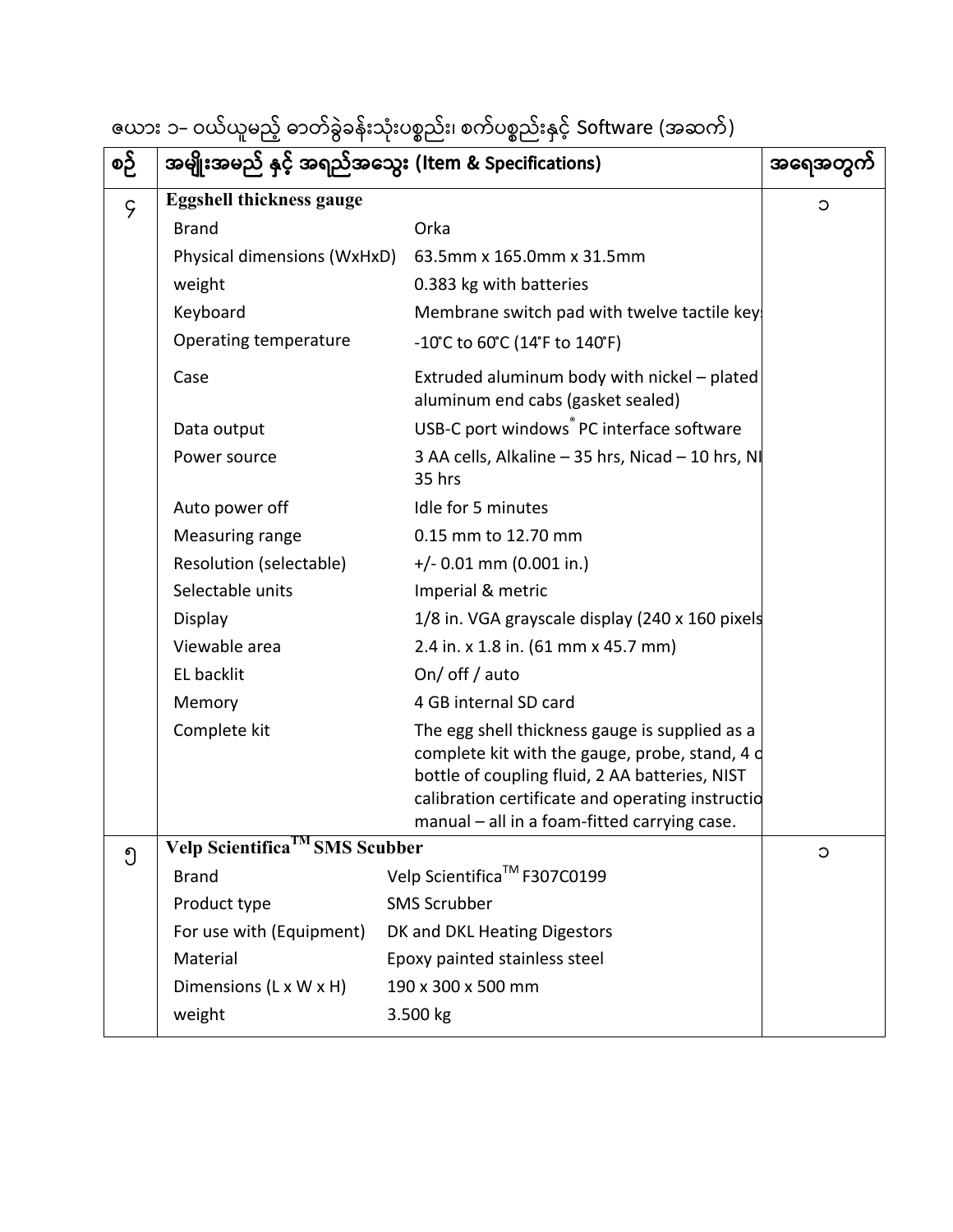## ဇယား ၁- ဝယ်ယူမည့် ဓာတ်ခွဲခန်းသုံးပစည်း၊ စက်ပစည်းှင့် Software (အဆက်)

| စဉ်      |                                                                                                                                                                                                                                                                                        | အမျိုးအမည် နှင့် အရည်အသွေး (Item & Specifications)                                                                                                                                                                                         | အရေအတွက် |
|----------|----------------------------------------------------------------------------------------------------------------------------------------------------------------------------------------------------------------------------------------------------------------------------------------|--------------------------------------------------------------------------------------------------------------------------------------------------------------------------------------------------------------------------------------------|----------|
| િ        | <b>Digital Haugh Unit</b><br>Features:                                                                                                                                                                                                                                                 |                                                                                                                                                                                                                                            | $\circ$  |
|          | Extremely precise and friendly to use<br>Direct mm/inch conversion<br>Lifting lever include<br>High contrast LCD display<br>CE approved<br>Technical specifications:<br>Max micrometer error: 0.0002"<br>Resolution: 0.0005"/0.01mm<br>Mean Battery life: 4400 hours<br>Weight: 0.5 Kg | Haugh unit calculator (excel format) included<br>Max measurement height: 1" or 25 mm<br>Power supply: a Lithium battery, type CR2032                                                                                                       |          |
|          | <b>Recirculating water pump</b>                                                                                                                                                                                                                                                        |                                                                                                                                                                                                                                            | $\circ$  |
| $\gamma$ | <b>Brand</b><br>Height<br>Item depth<br>Length<br>Weight<br>Material<br>Measurement system<br>Model number<br><b>Operating frequency</b><br>Part number<br><b>UNSPSC code</b><br>Voltage<br>Wattage<br>Width                                                                           | Velp Scientifica <sup>™</sup><br>330.2 millimeters<br>370.84<br>444.5 millimeters<br>24.0 pounds<br>ABS (Acrylonitrile Butadiene Styrene)<br>metric<br>1183G63EA<br>60Hz<br>F30630198<br>41000000<br>230<br>160 watts<br>508.0 millimeters |          |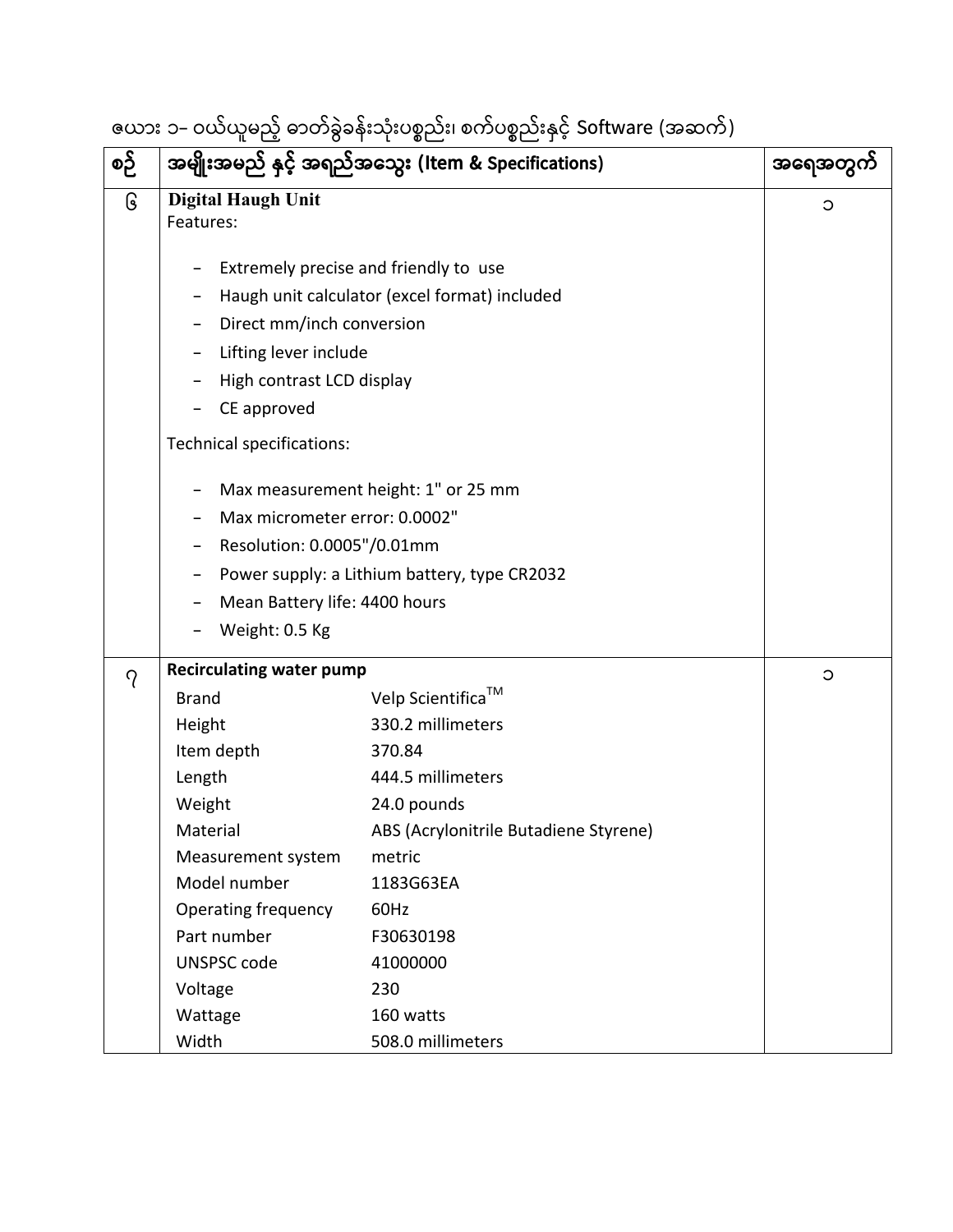ဇယား ၁၊ ဝယ်ယူမည့် ဓာတ်ခွဲခန်းသုံးပစည်း၊ စက်ပစည်းှင့် Software (အဆက်)

| စဉ်      | အမျိုးအမည် နှင့် အရည်အသွေး (Item & Specifications)                                                                                                                                                                                                                                                                                                                                                                                                                                                                                                                                                                                                                                                                                                                                       |                                                                             | အရေအတွကဲ    |
|----------|------------------------------------------------------------------------------------------------------------------------------------------------------------------------------------------------------------------------------------------------------------------------------------------------------------------------------------------------------------------------------------------------------------------------------------------------------------------------------------------------------------------------------------------------------------------------------------------------------------------------------------------------------------------------------------------------------------------------------------------------------------------------------------------|-----------------------------------------------------------------------------|-------------|
| $\Omega$ | <b>Bovine Artificial Insemination Simulator</b><br><b>Contents</b><br>$\checkmark$ Simulator with removable cervix, reproductive tract and cow hide cover<br>$\checkmark$ Latex-free, shoulder-length gloves (100-pack)<br>$\checkmark$ AI barb-style gun<br>$\checkmark$ 3 stages of corpus luteum development models<br>$\checkmark$ 2 stages of fetal development models<br><b>Features</b><br>$\checkmark$ Cow's hind quarters and reproductive system to teach proper AI<br>techniques<br>$\checkmark$ Removable cow hide cover (available in brown or black and white) to<br>train with or without visual cues                                                                                                                                                                     |                                                                             |             |
|          | √ Model fits on classroom tabletops and collapses for easy storage<br>Specifications<br>$\checkmark$ Product Dimensions: 32" x 18" x 28" Product Weight: 25 lbs.<br>Company – Reality works, US                                                                                                                                                                                                                                                                                                                                                                                                                                                                                                                                                                                          |                                                                             |             |
| ၉        | <b>Mobile Operation Lamp</b><br><b>Technical Data</b>                                                                                                                                                                                                                                                                                                                                                                                                                                                                                                                                                                                                                                                                                                                                    |                                                                             | C           |
|          | - distance:<br>Light intensity at 1 meter<br>Color rendering index Ra<br>(general):<br>Color rendering index R9: - Color temperature:<br>Focusable size of the light field:<br>LED lamps:<br>Voltage:                                                                                                                                                                                                                                                                                                                                                                                                                                                                                                                                                                                    | 60,000 Lux<br>95<br>94<br>4,300 K<br>17 cm - fixed focus<br>28 W , 230 Volt |             |
| ၁၀       | LED Illuminated Binocular Microscope with accessories and histology tissue slides<br>Optical System - Infinity Optical System<br>Viewing Head - Siedentopf type, inclined 30°, distance<br>adjustment 48-75mm, 360° rotatable<br>Eyepieces - 10x eyepiece, 20mm field of view<br>Objectives - Infinity plan achromat 20x, 50xR* oil and 60xR*; 10x, 20x, 40xR* or 100xR*<br>Infinity Plan Phase objectives<br>Stage-140mm X 132mm<br>Illumination - 3 watt LED with variable intensity and 25,000 hours of continued use and<br>2 more accessories Warranty - 5-yearwarranty for parts, labor and electronic<br>components; LED bulb warranteed for 1 year<br>Dimensions- $15.25 \times 7.75 \times 15.4$ in. (387 $\times$ 196 $\times$ 391 mm)<br>100 histology tissue slides for each |                                                                             | $\varsigma$ |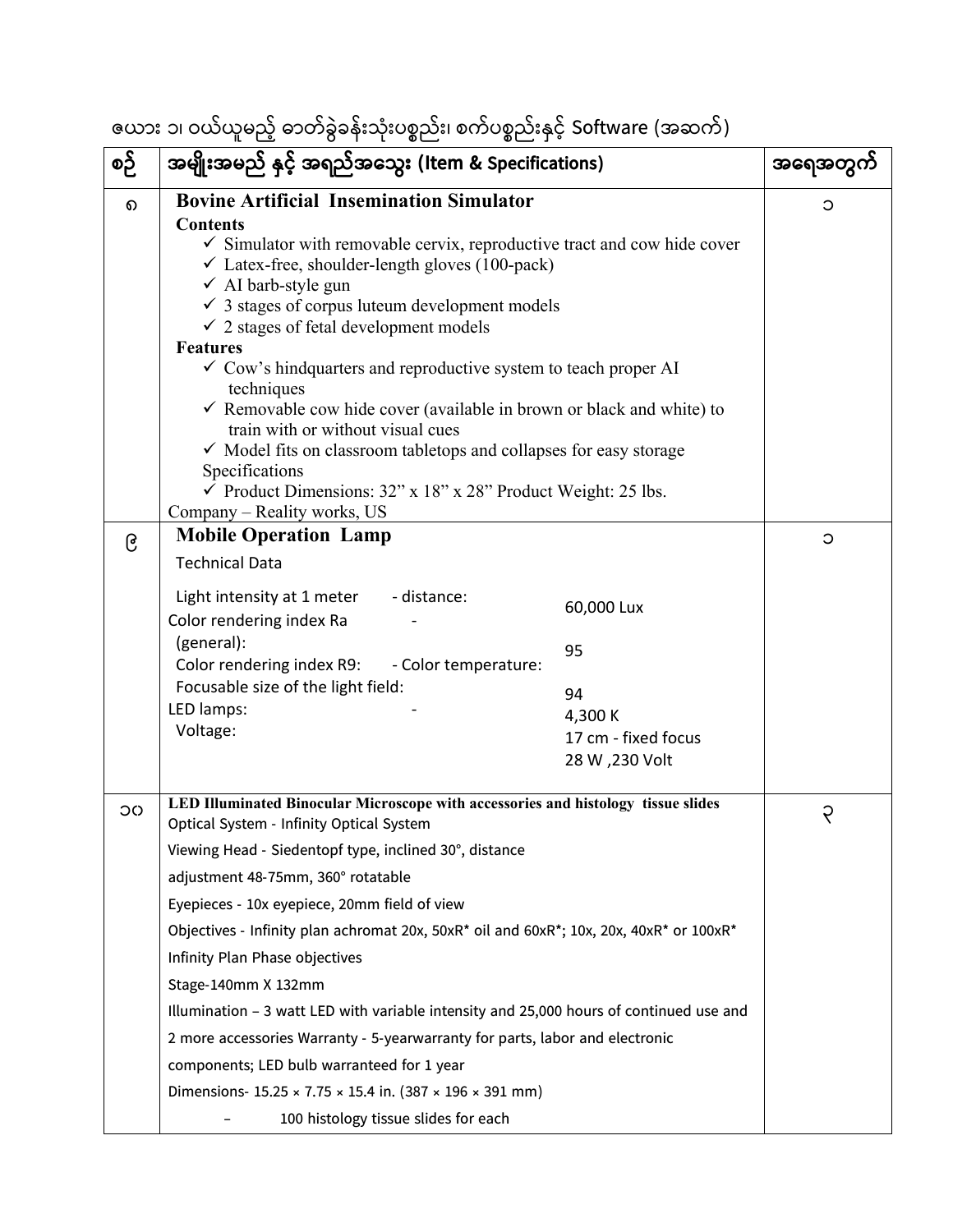ဇယား ၁၊ ဝယ်ယူမည့် ဓာတ်ခွဲခန်းသုံးပစည်း၊ စက်ပစည်းှင့် Software (အဆက်)

| စဉ်                        | အမျိုးအမည် နှင့် အရည်အသွေး (Item & Specifications)                                      | အရေအတွကဲ |
|----------------------------|-----------------------------------------------------------------------------------------|----------|
| ၁၁                         | <b>Digital Weighting Scale</b>                                                          | Э        |
|                            | Minimum weight $-10-20g$                                                                |          |
|                            | Maximum weight $-100$ kg                                                                |          |
|                            | $Size - 350$ mm $\times$ 450mm                                                          |          |
| ၁၂                         | <b>Semi-Automatic Microtome</b>                                                         | С        |
|                            | Section Thickness Setting - 0.5-100 microns<br>Trimming Thickness- 1-600 microns        |          |
|                            | Object Feed-28mm                                                                        |          |
|                            | Vertical Stroke-60mm                                                                    |          |
|                            | Max. Specimen Size - $50 \times 50$ mm                                                  |          |
|                            | Specimen Clamp Orientation-360 degrees<br>Nominal Voltage - 100/120/230/240V AC +/- 10% |          |
|                            | Power draw $-200VA$                                                                     |          |
|                            | Dimensions $-580$ mm $\times$ 360mm $\times$ 310mm Weight $-35$ kgs                     |          |
| ၁၃                         | <b>Magnetic Stirrer (1000mL)</b>                                                        | $\circ$  |
|                            | speed range 0-1500 rpm                                                                  |          |
|                            | maximum stirring 1000mL/1L                                                              |          |
|                            | Ceramic work plate provides excellent chemical resistance                               |          |
|                            | performance - Made in China                                                             |          |
| эç                         | <b>Burette Stand with Click (Steel)</b>                                                 | ၂၀       |
|                            | <b>Steel</b>                                                                            |          |
|                            | Made in China                                                                           |          |
|                            | To use $50 \text{ cm}^3$ burette                                                        |          |
|                            | provides excellent chemical resistance performance                                      |          |
| ၁၅                         | Beaker with handle (1000mL)                                                             | ၃        |
|                            | Glass                                                                                   |          |
|                            | 1000 mL                                                                                 |          |
|                            | Made in China                                                                           |          |
|                            | provides excellent chemical resistance performance                                      |          |
| ၁၆                         | <b>Molecular Model Box</b>                                                              | િ        |
|                            | plastic / rubber                                                                        |          |
|                            | containing (maximum 50 balls $& 75$ sticks)                                             |          |
|                            | Made in China                                                                           |          |
| $\mathcal{O}(\mathcal{O})$ | Centrifuge Machine (24 holes)                                                           | C        |
|                            | 24 holes                                                                                |          |
|                            | Maximum speed: $\leq 8000$ rpm                                                          |          |
|                            | Turn speed: 500-4000 rpm                                                                |          |
|                            | Power supply: AC 220V 50 Hz                                                             |          |
|                            | Made in China                                                                           |          |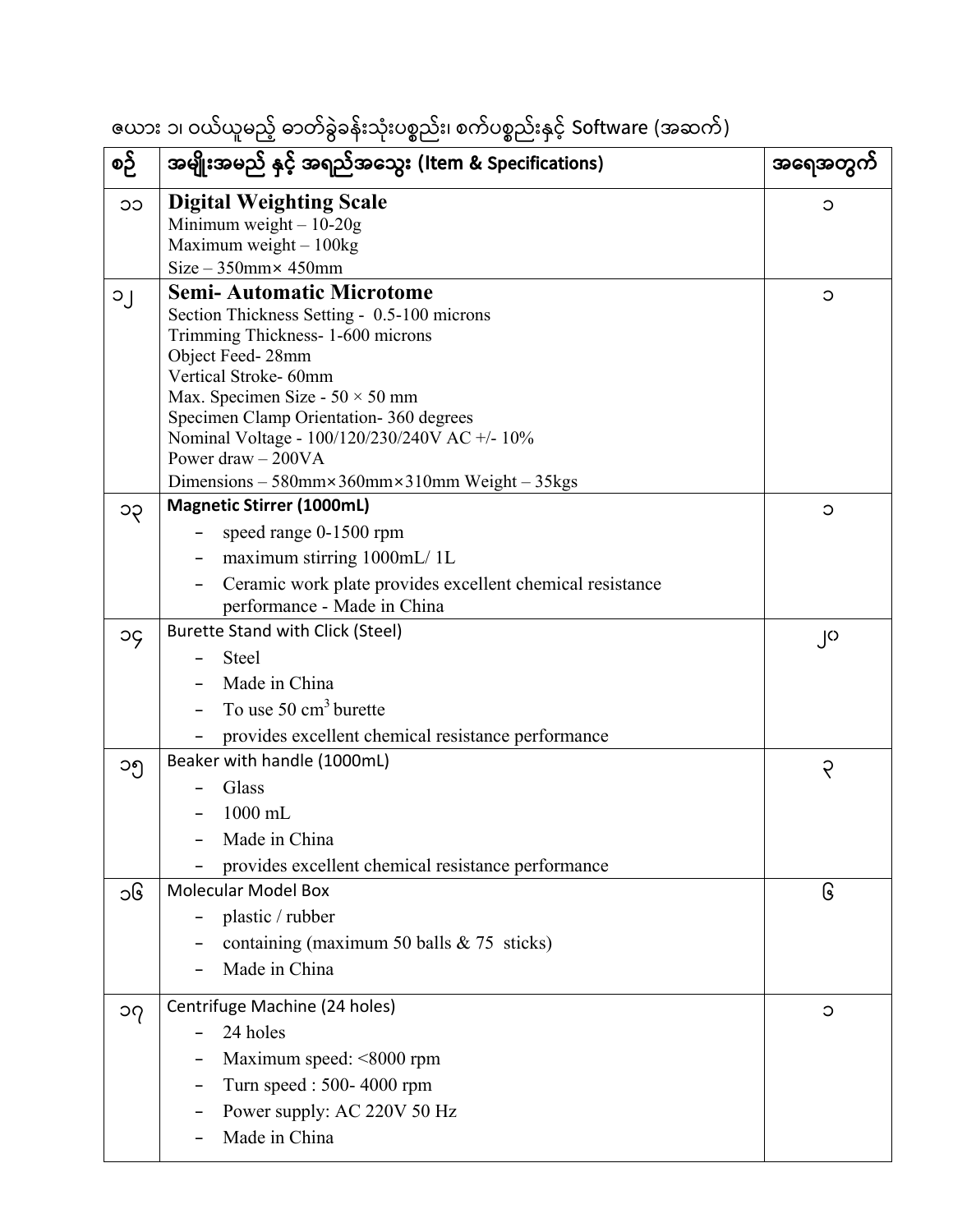ဇယား ၁၊ ဝယ်ယူမည့် ဓာတ်ခွဲခန်းသုံးပစည်း၊ စက်ပစည်းှင့် Software (အဆက်)

| စဉ် | အမျိုးအမည် နှင့် အရည်အသွေး (Item & Specifications)            | အရေအတွက် |
|-----|---------------------------------------------------------------|----------|
| ၁၈  | Food Thermometer                                              | OC       |
|     | Temperature range (-10 to 200C)                               |          |
|     | Food-grade & water resistant Very accurate reading at $+/-1C$ |          |
|     | Heat resistance stainless steel                               |          |
|     | Long lasting battery Life                                     |          |
|     | Made in China                                                 |          |
| ၁၉  | Reagent Bottle (1000mL)                                       | ၁၀       |
|     | Glass                                                         |          |
|     | With glass cap - 1000 mL                                      |          |
|     | Made in China                                                 |          |
|     | provides excellent chemical resistance performance            |          |
| ၂၀  | Volumetric Flask (100mL)                                      | ၂၀       |
|     | Glass                                                         |          |
|     | $100$ mL                                                      |          |
|     | Made in China                                                 |          |
|     | provides excellent chemical resistance performance            |          |
| ၂၁  | Washing Bottle (500mL)                                        | OC       |
|     | Glass                                                         |          |
|     | 500 mL                                                        |          |
|     | Made in China                                                 |          |
|     | provides excellent chemical resistance performance            |          |
| JJ  | Test Tube (5 mL)                                              | 70       |
|     | Glass                                                         |          |
|     | $5 \text{ mL}$                                                |          |
|     | Made in China                                                 |          |
|     | provides excellent chemical resistance performance            |          |
| ၂၃  | Glass rod (smallest)                                          | ၅၀       |
|     | Glass                                                         |          |
|     | $20 \text{ cm}$                                               |          |
|     | Made in China                                                 |          |
|     | provides excellent chemical resistance performance            |          |
| JĢ  | Test Tube Clamp (Steel)                                       | OC       |
|     | steel                                                         |          |
|     | Made in China                                                 |          |
|     | provides excellent chemical resistance performance            |          |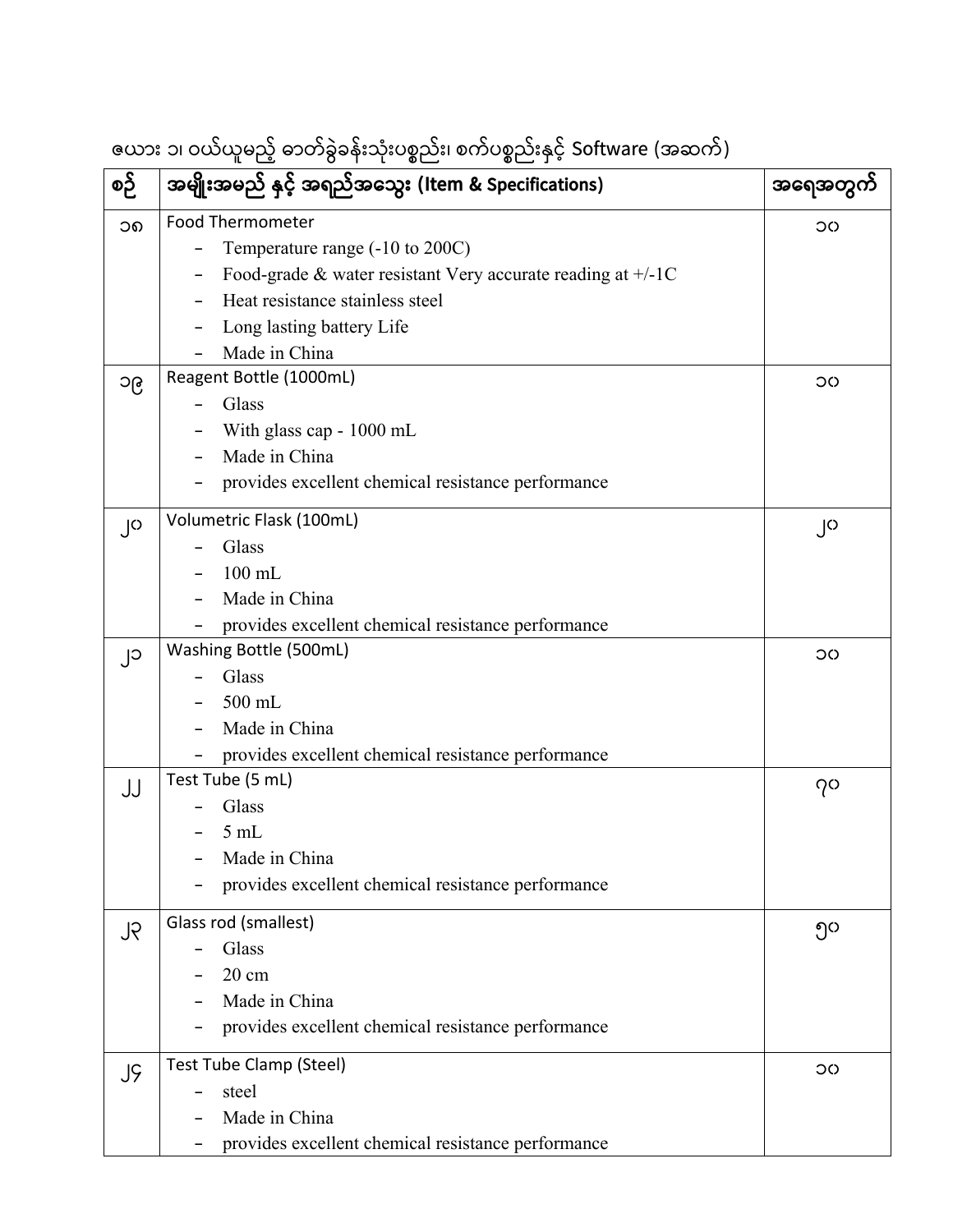| စဉ် | အမျိုးအမည် နှင့် အရည်အသွေး (Item & Specifications)                                | အရေအတွကဲ |
|-----|-----------------------------------------------------------------------------------|----------|
| ၂၅  | Auto pipette (10 mL)                                                              | ၁၀       |
|     | volume 10 mL                                                                      |          |
|     | autoclavable                                                                      |          |
|     | Made in China                                                                     |          |
|     | provides excellent chemical resistance performance                                |          |
| ျ၆  | Mortar & Pestle (210 mm)                                                          | С        |
|     | $210$ mm                                                                          |          |
|     | Ceramic or stone                                                                  |          |
|     | Made in China                                                                     |          |
| ၂၇  | <b>Tuning Fork (China)</b>                                                        | OC       |
|     | Made of stainless-steel bar, 256Hz, 288Hz, 320 Hz, 440 Hz, 518 Hz (various        |          |
|     | frequency range)                                                                  |          |
| ၂၈  | <b>Optical Bench Local</b>                                                        | OC       |
|     | Wooden bed with lens (convex, concave), two upright pins, lens stand,             |          |
|     | wooden bed size-170cm x12 cmx12 cm                                                |          |
| ၂၉  | Sonometer (India) (Simple Pattern)                                                | ၅        |
|     | Model 1120240 Brand ACRO                                                          |          |
|     | With weight boxes, working length-50 cm,                                          |          |
|     | Built- in scale- scales on both sides measuring the string length at the          |          |
|     | indicator on the bridge,                                                          |          |
|     | Tensioning lever-5- to 1 lever to provide tension in the string with built- in    |          |
|     | bubble level                                                                      |          |
|     | Maximum hanging mass per string -3 kg                                             |          |
|     | Guitar Pick-Yellow Nylon 0.73mm thick                                             |          |
| ၃၀  | Sonometer With weight boxes, working length-50 cm,                                | C        |
|     | Built- in scale- scales on both sides measuring the string length at the          |          |
|     | indicator on the bridge, Tensioning lever-5- to 1 lever to provide tension in the |          |
|     | string with built- in bubble level Maximum hanging mass per string -3 kg          |          |
|     | Guitar Pick-Yellow Nylon 0.73mm thick ter India Three wire Pattern Model          |          |
|     | 1120280/2Brand ACRO                                                               |          |

ဇယား ၁၊ ဝယ်ယူမည့် ဓာတ်ခွဲခန်းသုံးပစ္စည်း၊ စက်ပစ္စည်းနှင့် Software (အဆက်)<br>————————————————————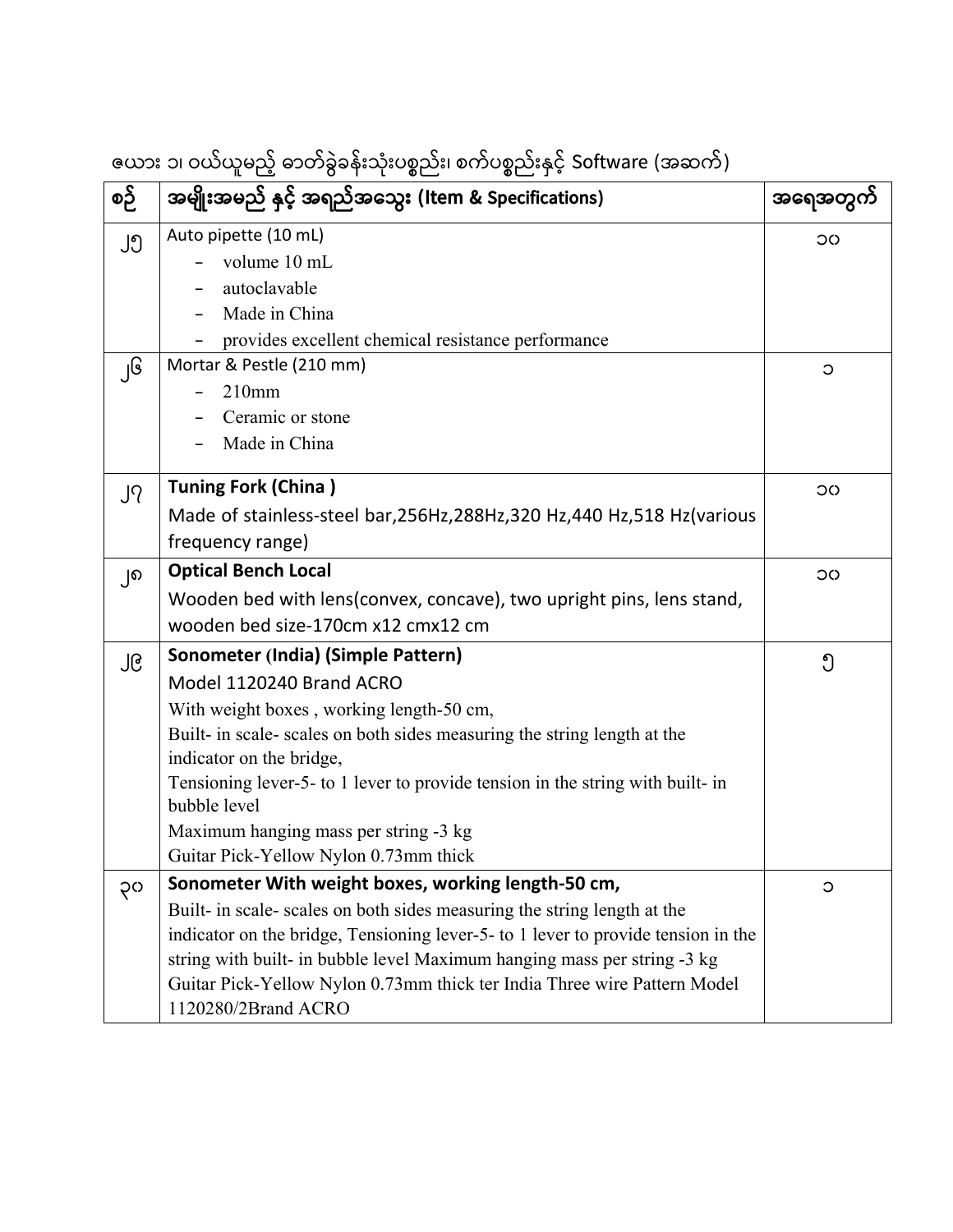ဇယား ၁၊ ဝယ်ယူမည့် ဓာတ်ခွဲခန်းသုံးပစ္စည်း၊ စက်ပစ္စည်းနှင့် Software (အဆက်)

| စဉ် | အမျိုးအမည် နှင့် အရည်အသွေး (Item & Specifications)                | အရေအတွက် |
|-----|-------------------------------------------------------------------|----------|
| ၃၁  | <b>Single Cow Milking Machine</b>                                 | C        |
|     | : Vacuum or Plunger<br><b>Type</b>                                |          |
|     | Applicable Industries: Farms                                      |          |
|     | Use<br>: Cow                                                      |          |
|     | Voltage<br>: 220V                                                 |          |
|     | Weight<br>$:30$ Kg                                                |          |
|     | 1 tank output<br>$: 15-2$ -cows/hours                             |          |
|     | 1 tank<br>$: 1$ cows                                              |          |
|     | Tank capacity<br>: 25L                                            |          |
|     | Dimension-36.6x14.6x37 inches                                     |          |
|     | Material-stainless steel                                          |          |
|     | Wattage-550 W                                                     |          |
|     | Weight -142 lbs                                                   |          |
| LŞ  | <b>Chopping Machine</b>                                           | $\circ$  |
|     | Made in Myanmar                                                   |          |
|     | Chopping Machine + Motor(7HP-PEM1)+ Frame and all accessories     |          |
|     | parts for grass chopping machine                                  |          |
| 99  | နှစ်ဖက်လှ စာအုပ်စင်                                               | OC       |
|     | For Library Use as Bookshelf                                      |          |
|     | Steel                                                             |          |
|     | Dimension: $(3' * 6' * 2')$                                       |          |
|     | 4 stories                                                         |          |
| 55  | Microsoft A3 Account with Window10 Enterprise License (Education) | ၈၅       |
| ၃၅  | Statistical Analysis Software (SAS) (10-100) user license         | $\circ$  |
| ၃၆  | Statistical Analysis Software, Statistical Package for the Social | $\circ$  |
|     | Sciences(SPSS)Version 25 for (10-100) user license                |          |
| ၃၇  | Zoom Account for 1000 user for 1 Year                             | $\circ$  |